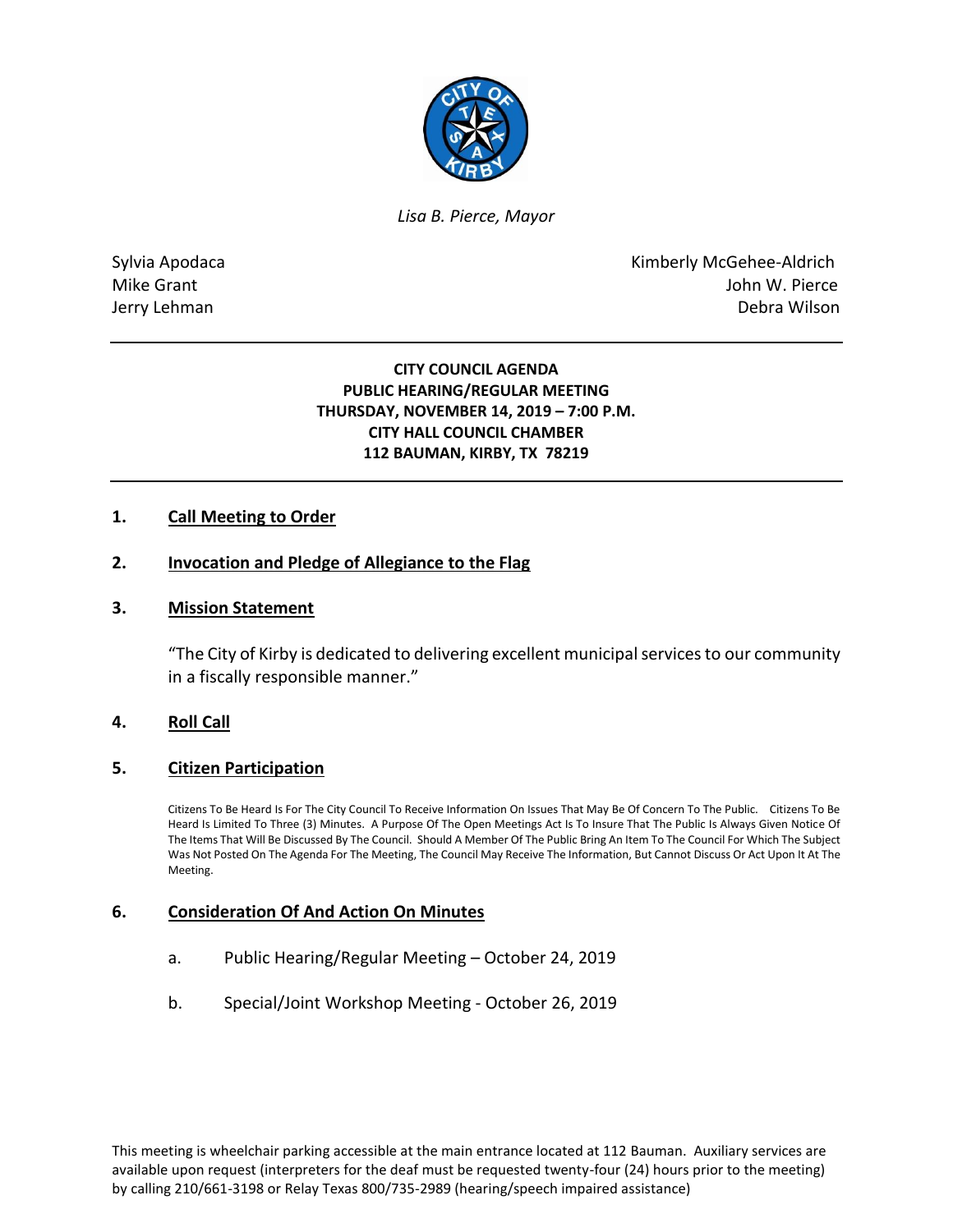# **7. Presentation**

- a. Introduction Of New Employees
- b. Employee Of The Quarter

## **8. Public Hearing**

a. On A Request For A Variance To The Zoning Ordinance – Single Family Dwelling District (R-1), Section 153.053 To Consider Permitting Encroachment Into The Fifteen (15') Foot Front Yard Setback For The Construction Of A Carport Located At CB 4018B, BLK 6 LOT 65, Otherwise Known As 5007 Thomas Paine, Kirby, TX 78219.

# **9. Discussion And Possible Action**

- a. Discussion And Possible Action On A Request For A Variance To The Zoning Ordinance – Single Family Dwelling District (R-1), Section 153.053 To Consider Permitting Encroachment Into The Fifteen (15') Foot Front Yard Setback For The Construction Of A Carport Located At CB 4018B, BLK 6 LOT 65, Otherwise Known As 5007 Thomas Paine, Kirby, TX 78219.
- b. Discussion And Possible Action On Ordinance No. O-2019-872 Concerning Specific Use Permit For 1424 Springfield Road (Big Boy Hauling). This Is The First Reading.
- c. Discussion And Possible Action Approving The 2019 Tax Assessment Roll As Submitted By The Bexar County Tax Assessor Collector For The City Of Kirby
- d. Update, Discussion And Possible Action On Binz Engleman Road Reconstruction Project
- e. Update, Discussion And Possible Action On Hickory Hill Drive Reconstruction Project
- f. Update, Discussion And Possible Action On 2018 Street Bond Project Phase 1 (Peppermint Ln., Harris Road, Pfeil Street, and Kirby Heights)
- g. Update, Discussion And Possible Action On 2018 Street Bond Project Phase 2 (Ackerman Road)
- h. Discussion And Possible Action On Tyler Technologies Agreement
- i. Discussion And Possible Action On Appointing A Member To The Beautification And Recycle Committee
- j. Discussion And Possible Action On Appointing Alternate Members To The Building And Standards Commission

This meeting is wheelchair parking accessible at the main entrance located at 112 Bauman. Auxiliary services are available upon request (interpreters for the deaf must be requested twenty-four (24) hours prior to the meeting) by calling 210/661-3198 or Relay Texas 800/735-2989 (hearing/speech impaired assistance)